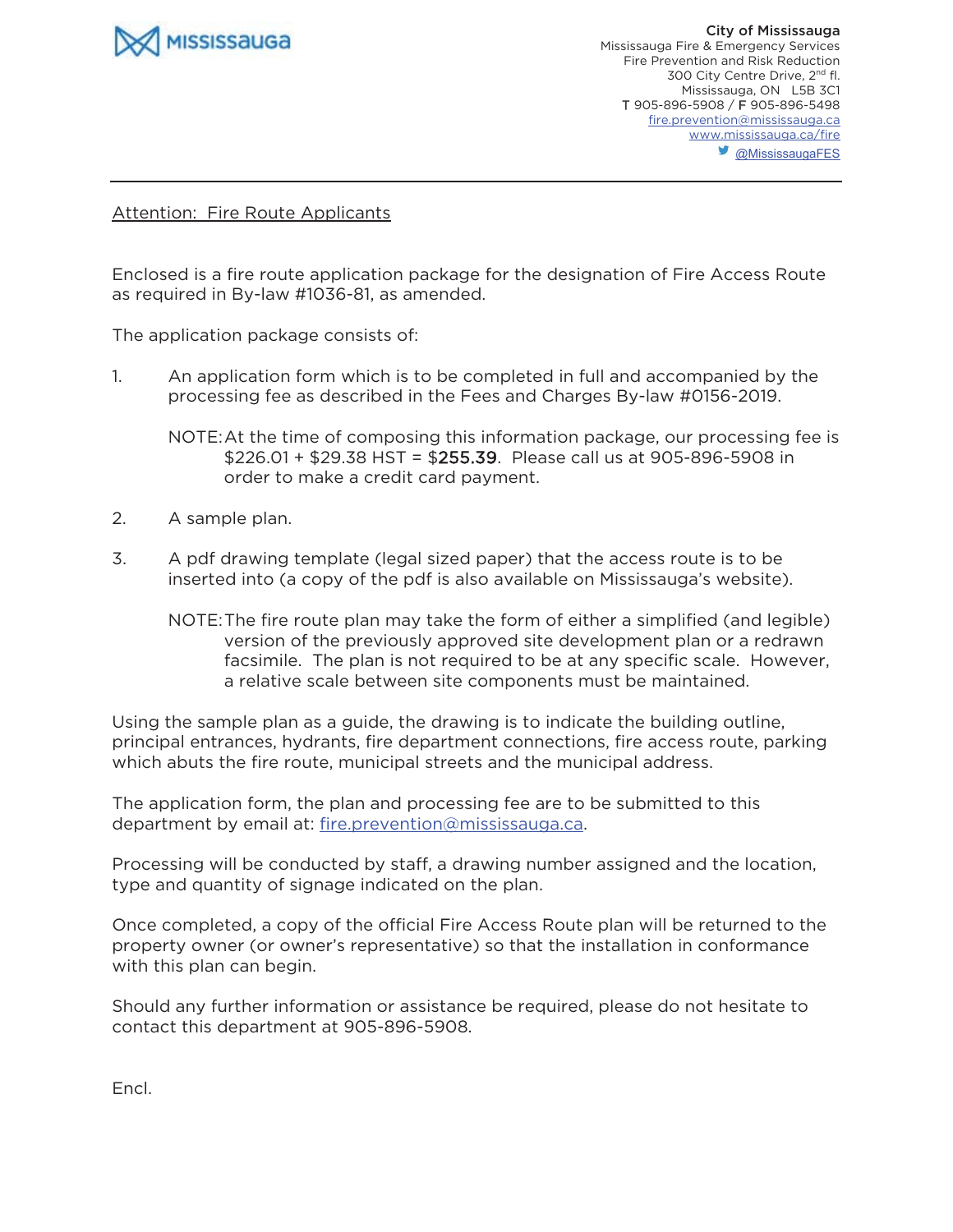## THE CORPORATION OF THE CITY OF MISSISSAUGA DESIGNATION OF FIRE ROUTES BY-LAW # 1036-81 AS AMENDED

Please consider this application for the designation of FIRE ACCESS ROUTE(S):

| Date | Signed |
|------|--------|

IMPORTANT: ENTIRE APPLICATION MUST BE COMPLETED AND MUST BE ACCOMPANIED WITH A COPY OF A THE FIRE ROUTE PLAN. IF NOT, THIS APPLICATION WILL NOT BE PROCESSED.

## OFFICE USE ONLY

The following section is to be completed by the Mississauga Fire and Emergency Services:

APPLICATION NUMBER: \_\_\_\_\_\_\_\_\_\_\_\_\_\_\_\_\_\_ DATE OF RECEIPT: \_\_\_\_\_\_\_\_\_\_\_\_\_\_\_\_\_\_\_\_\_\_\_\_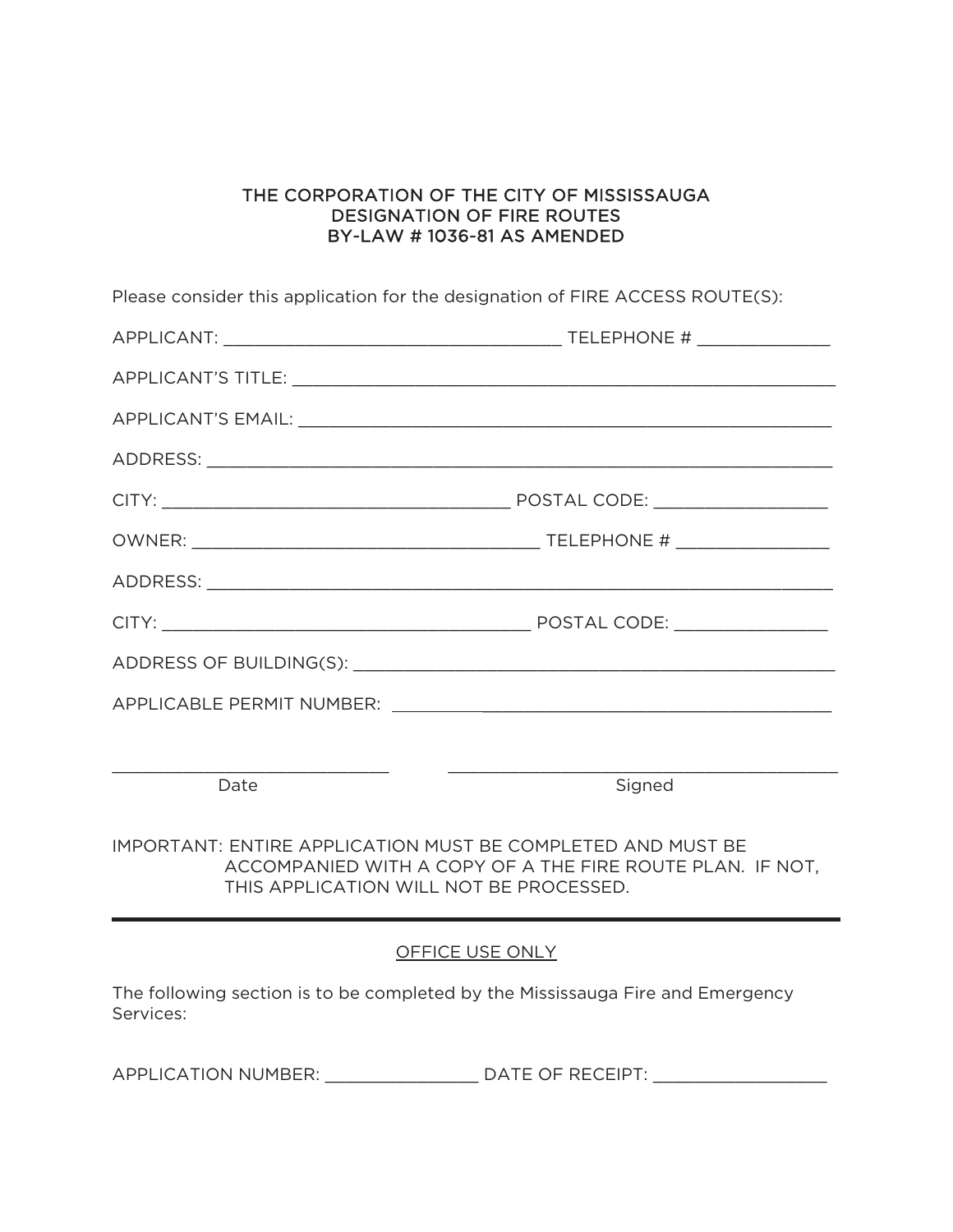